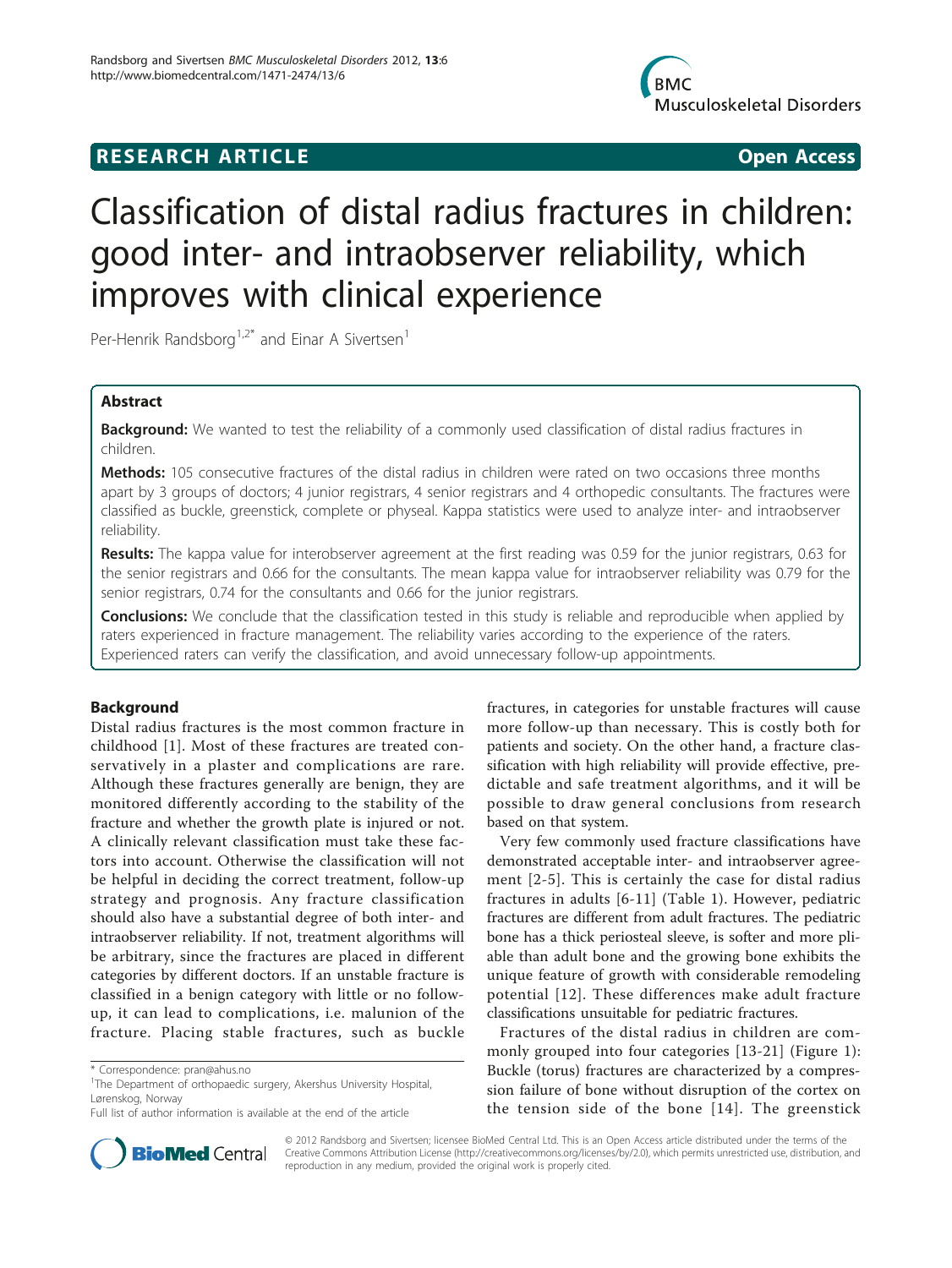| Reference              | Classification     | Interobserever reliability | Intraobserver reliability |
|------------------------|--------------------|----------------------------|---------------------------|
| Kreder et al 1996      | AO type            | 0.68                       | 0.86                      |
|                        | AO group           | 0.48                       |                           |
|                        | AO subgroup        | 0.33                       | 0.42                      |
| Ploegmakers et al 2007 | AO/ASIF            | $0.10*$                    | 0.52                      |
|                        | Frykman            | $0.10*$                    | 0.26                      |
|                        | Fernandez          | $0.16*$                    | 0.42                      |
|                        | Older              | $0.15*$                    | 0.27                      |
| Jin et al 2007         | AO type            | 0.45                       | 0.49                      |
|                        | AO group           | 0.25                       | 0.36                      |
|                        | Frykman            | 0.36                       | 0.54                      |
|                        | Cooney group       | 0.59                       | 0.72                      |
|                        | Cooney subgroup    | 0.36                       | 0.42                      |
| Andersen et al 1996    | Frykman            | 0.36                       | 0.48                      |
|                        | Melone             | 0.34                       | 0.48                      |
|                        | Mayo               | 0.43                       | 0.44                      |
|                        | AO type            | 0.64                       | 0.66                      |
|                        | AO Group           | 0.30                       | 0.37                      |
|                        | AO subgroup        | 0.25                       | 0.31                      |
| Flinkkilä et al 1998   | AO/ASIF modified   | 0.23                       |                           |
| Belloti 2008           | AO/ASIF            | 0.27                       | 0.49                      |
|                        | Frykman            | 0.24                       | 0.55                      |
|                        | Fernandez          | 0.34                       | 0.59                      |
|                        | Universal (Cooney) | 0.40                       | 0.61                      |

<span id="page-1-0"></span>Table 1 Reported reliability of different fracture classifications for distal radius fractures in adults

Kappa coefficients unless where indicated

\* Spearman rank correlation coefficient

fractures differ from the buckle fracture as the cortex is disrupted on the tension side, but intact on the compression side of the fracture [\[19\]](#page-6-0). Complete fractures (adult type) have disruption of both cortices in one plane. Physeal injuries occur frequently during the preadolescent growth spurt, when there is a transient cortical porosity caused by the increase in calcium requirement and bone turn-over [\[22\]](#page-6-0). Fractures involving the growth plate are often subdivided according to the classification of Salter and Harris [[23\]](#page-6-0). The followup algorithm of these different categories varies, thus the classification will provide guidelines for management and prognosis. Buckle fractures are stable, and don't need follow up, while the lateral angulation of greenstick fractures often change during the immobilization period [[18,24](#page-6-0),[25\]](#page-7-0). Complete fractures are highly unstable, and will often need fixation with Kirschner pins [[15,16\]](#page-6-0). Fractures involving the physis might lead to growth disturbances, although this is rare. The risk of growth disturbances increase, however, if the fracture is reduced more than 3 days after the fracture, or if repeat attempts of reduction is attempted [\[13](#page-6-0)].

The aim of this study is to evaluate the interobserver and intraobserver reliability of this commonly used classification of distal radius fractures in children. Also, we wanted to investigate to what degree experience influence the reliability of the classification. To the best of our knowledge this has not previously been done, although this classification has been used in several publications.

# Methods

We designed this study to comply with the guidelines for reliability studies of fracture classification systems outlined by Audigé, Bhandari and Kellam [[26\]](#page-7-0). We included the first 105 consecutive distal radius fractures in children below the age of 16 years treated at our institution in 2007. Where indicated, information on follow ups was retrieved from the electronic journal. The radiographs were identified via our computerized files and checked by the authors. Fractures not involving the metaphysis according to the AO Pediatric Comprehensive Classification of long bone fractures were considered to be diaphyseal fractures and were excluded from the study [\[27](#page-7-0)]. No radiograph was excluded due to poor quality, to avoid selection bias. Standard anterior-posterior and lateral radiographs of the distal radius were reviewed independently by 12 different observers: four junior orthopedic residents with a mean experience of fracture management of 14 months (6-28), four senior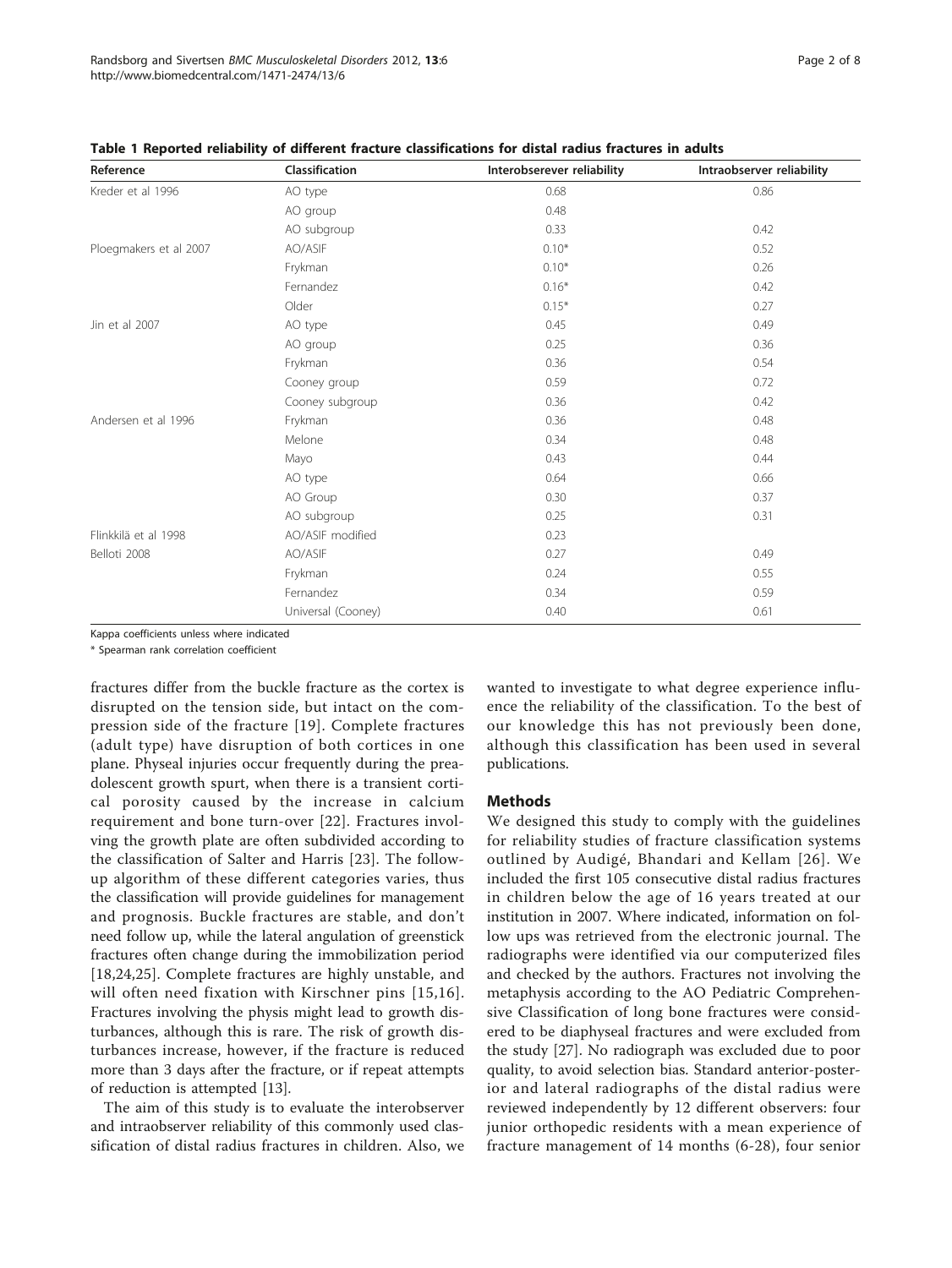<span id="page-2-0"></span>

greenstick on 20 of 24 readings. C: Complete fracture, rated as complete on all readings. D: Physeal fracture, as rated by all raters on both readings

orthopedic registrars with an average experience in fracture management of 41 months (30-49) and four experienced orthopedic surgeons. In our institution, the pediatric distal radius fractures are generally managed by the junior registrars, who are supervised by the senior registrars. The orthopedic consultants are only occasionally involved in the management of these fractures.

Each fracture was classified to one of four possible categories; buckle (or torus), greenstick, complete or physeal fracture. The physeal fractures were not subclassified further. Before rating the radiographs, the observers were given schematics of the different fracture types and a written introduction to the difference between the categories. Further instructions to enhance results were not given. The radiographs were reviewed by the observers at two occasions 3 months apart. The raters were blinded to clinical information regarding the patients. The observers were not given any feed-back

between the observations, and the order of the fractures was randomly changed before the second rating.

# **Statistics**

The statistical analyses were performed using the free software R version 2.9.2 [\[28](#page-7-0)] and the associated package irr [[29](#page-7-0)]. Kappa statistics were used to analyze interobserver and intraobserver variation. The Kappa value is a coefficient of agreement between observers, correcting for the proportion of agreement that could have occurred by chance. Fleiss introduced a category-specific kappa score and a kappa score that can be employed when there are more than two observers, as is the case in our study [[30](#page-7-0)]. For intraobserver variation we used Cohens kappa [[31\]](#page-7-0). A kappa score of 1 indicates perfect agreement and a score of zero indicates that the variation in agreement can be explained purely by chance. Several authors have provided guidelines to the interpretation of kappa scores [[30,32,33](#page-7-0)] (Table [2\)](#page-3-0).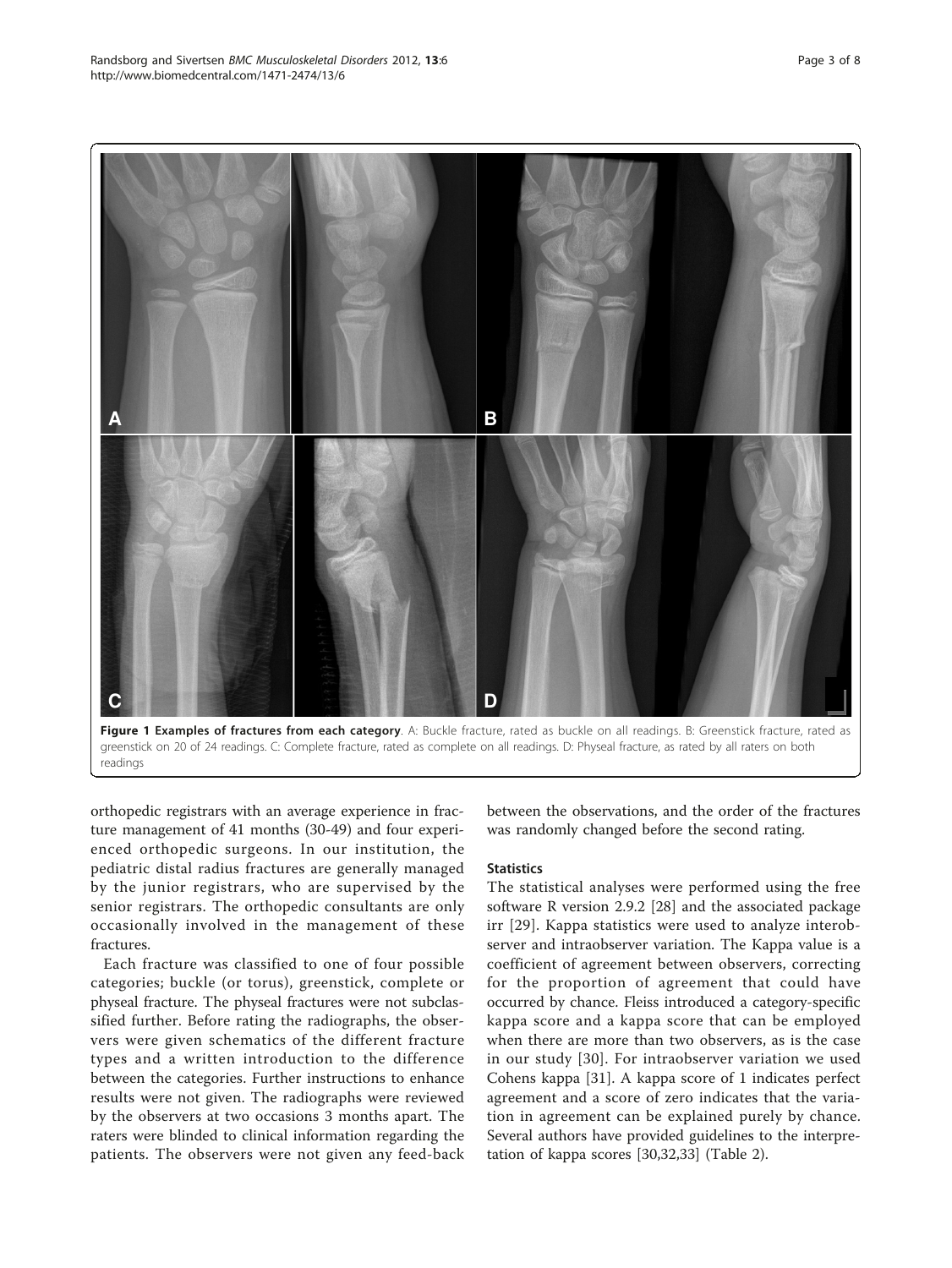<span id="page-3-0"></span>Table 2 Interpretation of kappa values according to different authors

| Kappa value   | <b>Fleiss</b> | Svanholm            | <b>Landis and Koch</b> |
|---------------|---------------|---------------------|------------------------|
| $0.95 - 1.00$ |               |                     |                        |
| $0.90 - 0.95$ |               |                     | <b>ALMOST</b>          |
| $0.85 - 0.90$ |               | EXCELLENT EXCELLENT | PERFECT                |
| $0.80 - 0.85$ |               |                     |                        |
| $0.75 - 0.80$ |               |                     |                        |
| $0.70 - 0.75$ |               |                     | SUBSTANTIAL            |
| $0.65 - 0.70$ |               |                     |                        |
| $0.60 - 0.65$ | <b>FAIR</b>   | GOOD                |                        |
| $0.55 - 0.60$ | <b>TO</b>     |                     |                        |
| $0.50 - 0.55$ | <b>GOOD</b>   |                     | <b>MODERATE</b>        |
| $0.45 - 0.50$ |               |                     |                        |
| $0.40 - 0.45$ |               |                     |                        |
| $0.35 - 0.40$ |               |                     |                        |
| $0.30 - 0.35$ |               | POOR                | FAIR                   |
| $0.25 - 0.30$ |               |                     |                        |
| $0.20 - 0.25$ |               |                     |                        |
| $0.15 - 0.20$ | POOR          |                     |                        |
| $0.10 - 0.15$ |               |                     | <b>SLIGHT</b>          |
| $0.05 - 0.10$ |               |                     |                        |
| $0.00 - 0.05$ |               |                     |                        |

# Results

# Interobserver reliability

The highest interobserver agreement at the first reading was achieved by the consultants, with a percentage of agreement of 67.6%, and a kappa value of 0.66 (Table 3). The overall interobserver agreement among the 8 most experienced observers was 58.1% of the radiographs at the first reading, representing a kappa value of 0.66 (95% C.I: 0.64 - 0.68). This was better than the junior registrars ( $p < 0.01$ ) with 56.2% agreement at the first reading, producing a kappa value of 0.59 (95% C.I: 0.54 - 0.64). The difference in rating between the doctors is demonstrated in Figure [2](#page-4-0).

The greenstick and complete fractures were most difficult to agree on, while buckle fractures had the highest category-specific kappa value (Table [4\)](#page-4-0). No greenstick fracture was rated as such by all raters on both readings.

#### Intraobserver reliability

The highest mean intraobserver kappa value was achieved by the senior registrars; with a mean kappa value of 0.79 (Table [5](#page-4-0)). The junior registrars had the lowest score with a mean kappa value of 0.66. The mean kappa value for the consultants was 0.74. Figure [3](#page-4-0) illustrates the difference in intraobserver agreement between the three groups of raters.

# Distribution of fractures

We defined a buckle fracture as a fracture categorized as buckle by at least 6 of the 8 most experienced doctors on both readings. We identified 65 such fractures. 53 of these stable fractures were given a clinical and/or radiological follow-up appointment. Only 10 patients were told to remove the splint themselves after 3 weeks with no appointment scheduled (table [6\)](#page-5-0). All healed uneventfully. The distribution of the fracture categories based on consensus among the raters as well as the distribution of age and sex is presented in Table [7.](#page-5-0)

# **Discussion**

The overall interobserver reliability of this fracture classification is better than most other reported agreement for fracture classification systems in adults. According to Landis and Koch, a kappa value of 0.66 would be rated as substantial agreement [[32](#page-7-0)]. It is reasonable to believe that the reliability of the fracture classification will improve in the clinical setting, where information about the patient is available.

The number of categories will affect the reliability of any classification. This is obvious if we think of a classification with only one category. Adult fracture classifications have often many categories due to the various fracture patterns that can occur in brittle bone, such as intraarticular affection and comminution. For example,

Table 3 Reliability of fracture classification of 105 consecutive pediatric distal radius fractures rated by 12 doctors with variable level of experience in fracture management.

|                     | Complete<br>agreement<br>at first<br>reading | Two<br>categories at<br>first reading | Three<br>categories at<br>first reading | Four<br>categories at<br>first reading | Inter-observer<br>values at first<br>reading | Inter-observer<br>values at second<br>reading | Intra-observer<br>agreement (Mean<br>kappa) |
|---------------------|----------------------------------------------|---------------------------------------|-----------------------------------------|----------------------------------------|----------------------------------------------|-----------------------------------------------|---------------------------------------------|
| All 12 raters       | 41.9                                         | 40.0                                  | 15.2                                    | 2.9                                    | 0.61                                         | 0.59                                          | 0.73                                        |
| 8 senior raters     | 58.1                                         | 30.5                                  | 1.4                                     | $\sim$                                 | 0.66                                         | 0.70                                          | 0.77                                        |
| 4 junior registrars | 56.2                                         | 38.1                                  | 5.7                                     | $\sim$                                 | 0.59                                         | 0.50                                          | 0.66                                        |
| 4 senior registrars | 65.7                                         | 27.6                                  | 6.7                                     | $\sim$                                 | 0.63                                         | 0.72                                          | 0.79                                        |
| 4 consultants       | 67.6                                         | 27.6                                  | 4.8                                     | $\overline{\phantom{a}}$               | 0.66                                         | 0.67                                          | 0.74                                        |

Kappa values and percentage of cases placed in one, two, three or all four categories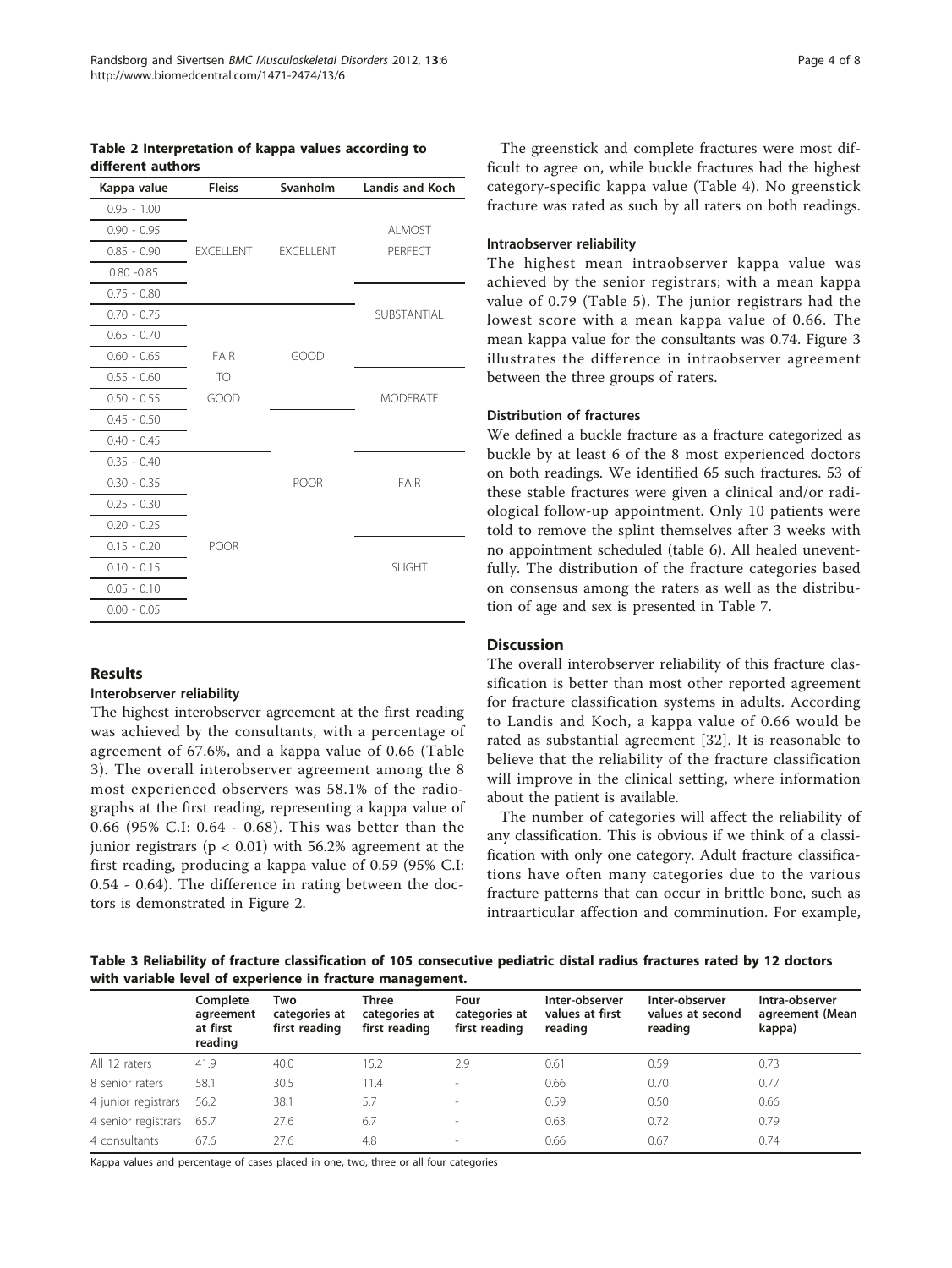<span id="page-4-0"></span>

Table 4 Category-specific kappa values at first reading

|               |       | Fracture type Junior registrars Senior registrars Consultants |       |
|---------------|-------|---------------------------------------------------------------|-------|
| <b>Buckle</b> | 0.629 | 0.753                                                         | 0.717 |
| Greenstick    | 0474  | 0.521                                                         | 0.521 |
| Complete      | 0.573 | 0.403                                                         | 0.663 |
| Physeal       | 0.642 | 0657                                                          | 0.702 |

the AO classification of distal radius fractures in adults has 3 types, 9 groups and 27 subgroups, and the reliability has been reported to be less than satisfactory by several authors [[6](#page-6-0)-[11\]](#page-6-0) (Table [1](#page-1-0)). However, intraarticular fractures and severe comminution are rare features of pediatric fractures. It is therefore possible to reduce the number of categories and increase the reliability of the classification without loss of prognostic value. For

Table 5 Intraobserver agreement for 12 raters with different experience in fracture management

| Rater              | Number of<br>months in<br>practice | Cohens<br>kappa<br>value | Percentage of<br>agreement |
|--------------------|------------------------------------|--------------------------|----------------------------|
| 1 Junior registrar | < 6                                | 0.49                     | 62.9                       |
| 2 Junior registrar | 7                                  | 0.69                     | 81.0                       |
| 3 Junior registrar | 18                                 | 0.75                     | 83.8                       |
| 4 Junior registrar | 28                                 | 0.72                     | 83.8                       |
| 5 Senior registrar | 30                                 | 0.75                     | 86.7                       |
| 6 Senior registrar | 38                                 | 0.76                     | 86.7                       |
| 7 Senior registrar | 46                                 | 0.80                     | 88.6                       |
| 8 Senior registrar | 49                                 | 0.86                     | 93.3                       |
| 9 Consultant       | 89                                 | 0.68                     | 81.0                       |
| 10 Consultant      | 105                                | 0.84                     | 91.4                       |
| 11 Consultant      | 110                                | 0.82                     | 90.5                       |
| 12 Consultant      | >200                               | 0.63                     | 78.1                       |



example, the Gartland classification of supracondylar humerus fractures in children has only three categories, and has one of the highest reported kappa values for interobserver reliability [[34](#page-7-0)].

There are very few fracture classifications for pediatric fractures compared to the vast array of different classifications that exists for fractures in adults. The Arbeitsgemenischaft für Osteosynthesefragen (AO) has recently proposed a comprehensive fracture classification system for pediatric fractures [\[35\]](#page-7-0). This fracture classification contains categories for fracture types that are unique for pediatric bone, such as bowing fractures and growth plate injuries. However, this classification does not make the distinction between the buckle (torus) and the greenstick fracture of the distal radius. It is generally agreed that these two common pediatric fracture types are different entities which behave differently and need different treatment and follow up [[18](#page-6-0),[24,](#page-6-0)[25,36](#page-7-0),[37](#page-7-0)]. In addition, the AO group has added ligamentous avulsion injuries of the wrist as a separate category. This is a very rare injury in children and was not identified when the AO classification system for pediatric fractures was validated [\[38](#page-7-0)].

The AO group reported a kappa value of 0.70 for metaphyseal fractures of the distal radius [[38\]](#page-7-0). However, in this study there were only two categories; complete fractures and buckle/greenstick categorized together. Epiphyseal fractures were analyzed separately. The authors defined the correct classification as that defined by most raters, and then excluded the epiphyseal fractures when analyzing the reliability for metaphyseal fractures. This raises a few concerns: A fracture classification should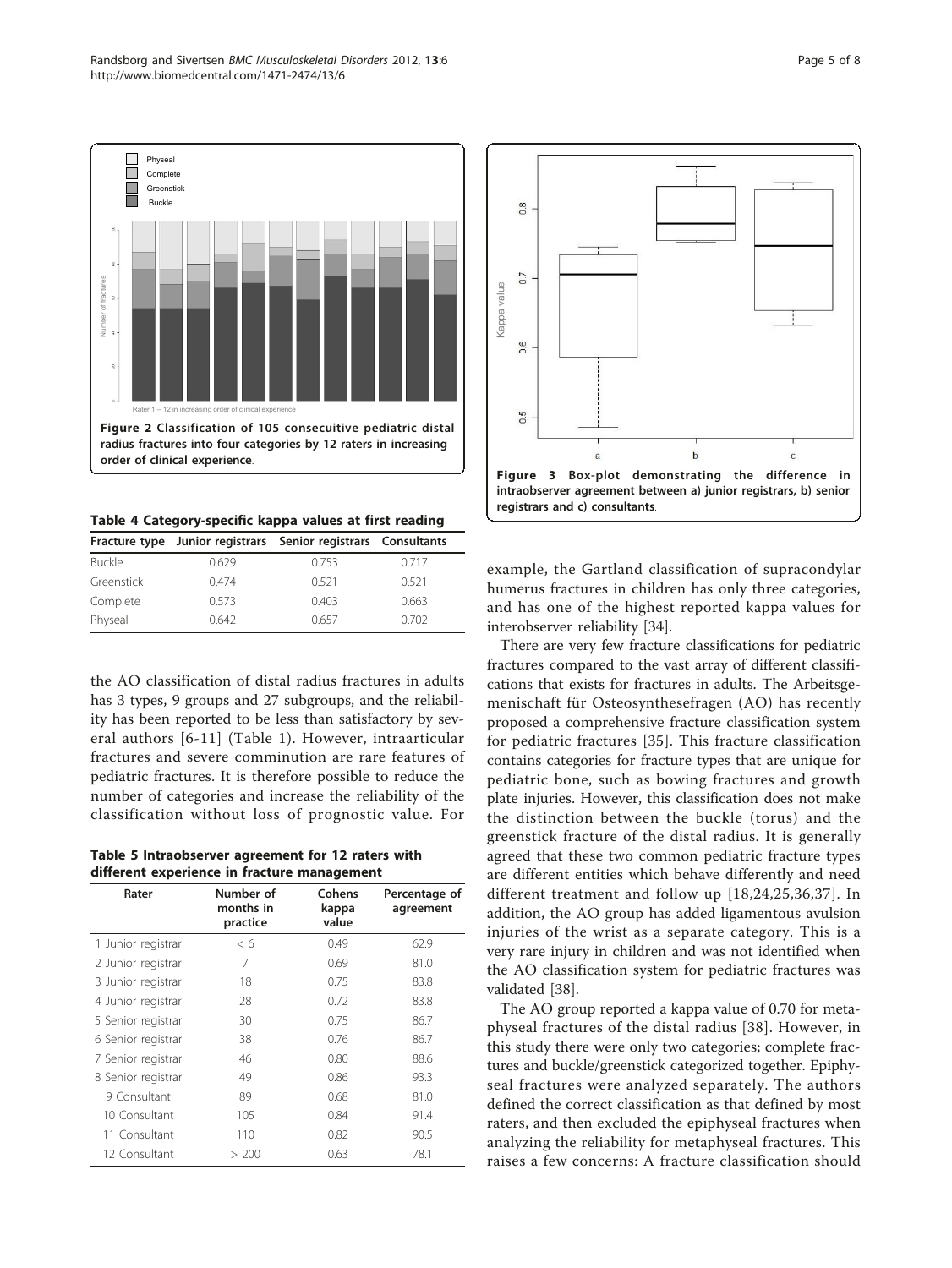| Type of follow up                   | Number of patients | Number of clinical follow-ups | Number of radiological examinations |
|-------------------------------------|--------------------|-------------------------------|-------------------------------------|
| No follow up scheduled              | 10                 |                               |                                     |
| After 1 week only                   |                    |                               |                                     |
| After 1 week and at plaster removal | 20                 | 40                            | 30                                  |
| At plaster removal only             | 29                 | 29                            |                                     |
| <b>Unknown</b>                      |                    |                               |                                     |
| Total                               | 65                 |                               | 34                                  |

<span id="page-5-0"></span>Table 6 Follow up of 65 buckle fractures

The fractures were defined as a buckle if it was rated as such by at least 6 of the 8 most experienced doctors on both readings

include all possible fracture categories for that bone (distal radius). When confronted with an injured wrist, the clinician does not know if the physis is involved before the radiological examination. There is often disagreement between raters whether the fracture involves the physis or not. This is certainly the case in our study, as is demonstrated in Figure [2.](#page-4-0) If we excluded all the growth plate injuries as defined by most raters, there would still be raters that would categorize some of the remaining fractures as physeal. Furthermore, buckle and greenstick fractures should be managed differently [[18\]](#page-6-0). By placing these fractures in the same category the classification will not offer helpful guidelines to the clinician. In addition, it is important that the sample is representative of the study population, since the kappa statistics will vary according to the prevalence of the categories under study [[39](#page-7-0)]. When the number of categories is reduced by excluding one type of fracture, this will change the prevalence of the different fracture types in the sample compared to that of the population at risk, and thus changing the kappa statistics. It is therefore essential that the included fractures come from an unfiltered consecutive series to make sure the sample is representative of the population. This is specifically important when examining the reliability of distal radius fractures in children, since the distribution of categories is highly uneven, with buckle fractures representing the majority of cases.

Our results demonstrate that the fracture classification is not only dependent on the number of categories and the prevalence of the categories in the study population, but also on the experience of the raters. Ideally, a classification system should be simple and independent of the experience of the rater. However, the effect of experience on reliability has previously been described for

other classification systems [[2,6](#page-6-0),[40\]](#page-7-0). The effect of the experience on this particular classification is noteworthy, since these fractures are considered benign and are generally treated by the youngest doctors. The best result at the first reading in our study was achieved by the orthopaedic consultants. It is worth noticing that two experienced consultants had lower intraobserver agreement than the senior registrars. The senior registrars have several years of experience in fracture management, and are involved in fracture classification on a daily basis. At our institution the consultants are in general not involved in fracture management of the distal radius in children, except occasionally while on-call. It seems that both daily fracture management and general experience in orthopedics enhances the reliability.

Stable distal radius fractures in children are extensively monitored with both clinical and radiological follow ups [[18,](#page-6-0)[41\]](#page-7-0). In this series of 105 consecutive fractures, 65 fractures were by consensus defined as buckle fractures. These stable fractures were given a total of 72 clinical follow-up examinations and 34 further radiological examinations. These could have been avoided with more focus on the fracture classification and better supervision. The junior registrars had statistically significant lower kappa value for interobserver reliability than the more experienced raters. They placed fewer fractures in the buckle group, and rated more fractures as greenstick or physeal injuries. This generated more unnecessary follow-ups, but didn't risk any adverse outcome. We coclude that junior registrars overdiagnose, and safe-guard themselves by placing more fractures in categories that merit a follow-up. We encourage the junior registrars to ask for a second opinion. We can avoid an appointment in an overbooked

Table 7 Classification of 105 consecutive distal radius fractures by consensus among 12 raters, including age and gender distribution.

| Number of patients | Number of boys | Mean age in years (range) |  |  |  |
|--------------------|----------------|---------------------------|--|--|--|
| 65                 | 45 (69%)       | $11.0(1.6 - 15.8)$        |  |  |  |
| 18                 | 12 (67%)       | $12.0$ (7.3 - 15.4)       |  |  |  |
|                    | 5 (83%)        | $13.7(12.6 - 14.8)$       |  |  |  |
| 16                 | 10 (63%)       | $12.2$ (6.0 - 15.8)       |  |  |  |
| 105                | 72 (69%)       | $11.4(1.6 - 15.8)$        |  |  |  |
|                    |                |                           |  |  |  |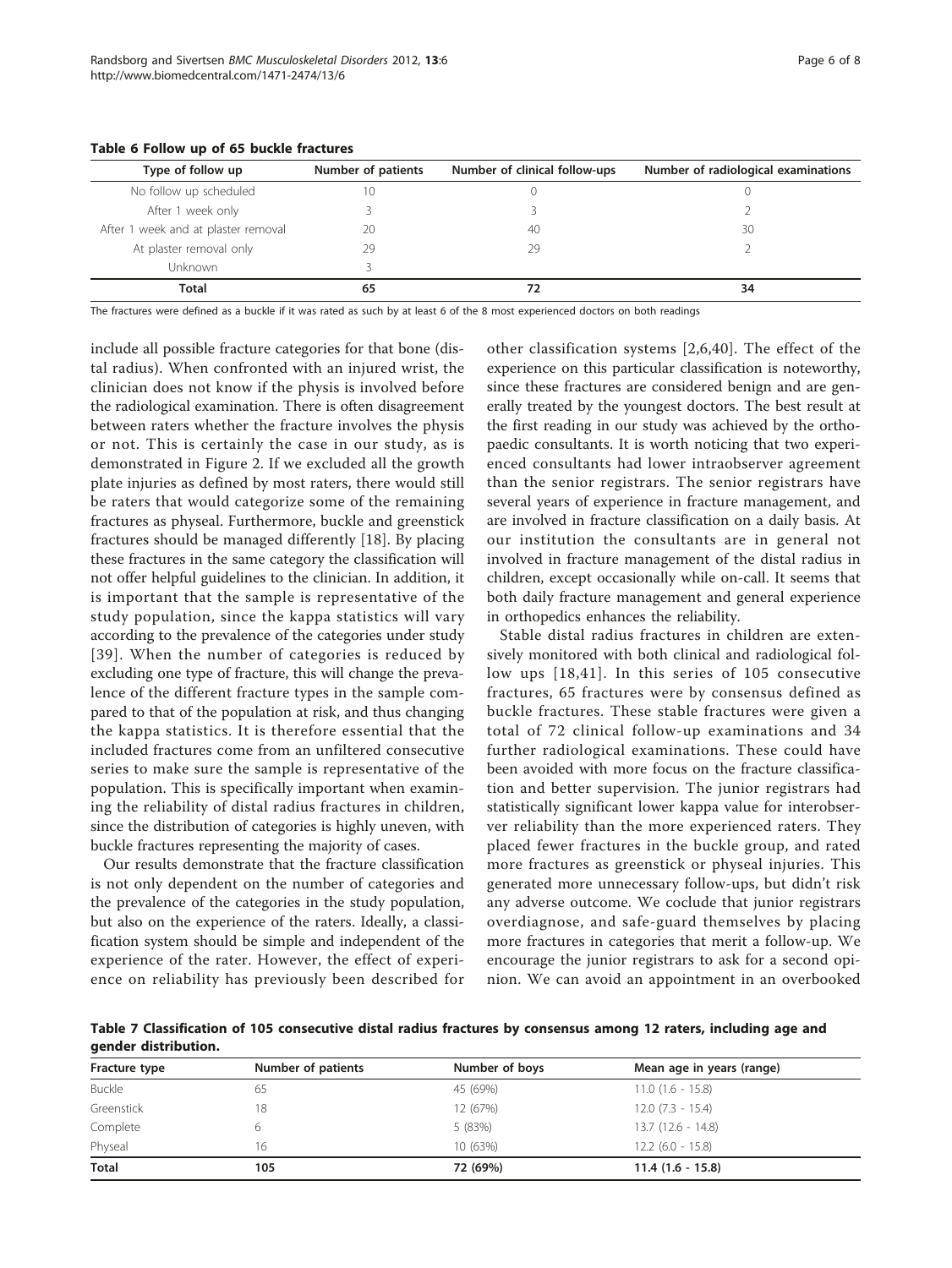<span id="page-6-0"></span>fracture clinic, the child can stay in school and the parents don't have to take time off work to take the child to hospital.

#### Limitation of the study

All raters in this study were selected from one institution. This may limit the generalizability of the results to other institutions, thus reducing the external validity of the study. The type and amount of instruction for each rater prior to enrollment in the study is unknown. However, at our institution no systematic instruction for classification are given to doctors treating these fractures, and we have no reason to believe that this is different at other institutions. Only one of the consultants was trained in pediatric orthopedics, and thus the findings may not be relevant for institutions where specialists in pediatric orthopedics are involved in outpatient fracture treatment.

# Conclusions

We conclude that the classification tested in this study is reliable and reproducible when applied by raters experienced in fracture management. More focus on the different fracture categories and better supervision of our younger colleges (who treat most of these fractures in the fracture clinic) will reduce the number of fractures that are considered in need for follow up. This is supported by the results in the study where the more experienced doctor tended to classify better, and where the youngest doctors improved throughout the study period. We recommend this simple four category classification for future research into the treatment and prognosis of distal radius fractures in children.

#### Acknowledgements

We thank statistician Jūratė Šaltytė Benth of HØKH Research Center, Akershus University Hospital, Norway, for help with the statistical analysis. The study was supported by grants from Aase Bye and Trygve J. B. Hoffs Research Fund. The funding agency was not involved in the design or the conduct of the study; data analysis or interpretation; manuscript preparation or in the decision to submit the manuscript for publication.

#### Author details

<sup>1</sup>The Department of orthopaedic surgery, Akershus University Hospital, Lørenskog, Norway. <sup>2</sup>Faculty Division, University of Oslo, Norway.

#### Authors' contributions

PHR conceived the study and participated in the design, collected data. participated in statistical analysis and drafted the manuscript. EAS participated in the design of the study, performed the statistical analysis, and edited manuscript. Both authors read and approved the final manuscript.

#### Competing interests

The authors declare that they have no competing interests.

Received: 21 November 2011 Accepted: 23 January 2012 Published: 23 January 2012

#### References

- 1. Brudvik C, Hove LM: [Childhood fractures in Bergen, Norway: identifying](http://www.ncbi.nlm.nih.gov/pubmed/12960626?dopt=Abstract) [high-risk groups and activities.](http://www.ncbi.nlm.nih.gov/pubmed/12960626?dopt=Abstract) J Pediatr Orthop 2003, 23:629-634.
- 2. Sidor ML, Zuckerman JD, Lyon T, Koval K, Cuomo F, Schoenberg N: [The](http://www.ncbi.nlm.nih.gov/pubmed/8258543?dopt=Abstract) [Neer classification system for proximal humeral fractures. An assessment](http://www.ncbi.nlm.nih.gov/pubmed/8258543?dopt=Abstract) [of interobserver reliability and intraobserver reproducibility.](http://www.ncbi.nlm.nih.gov/pubmed/8258543?dopt=Abstract) J Bone Joint Surg Am 1993, 75:1745-1750.
- 3. Siebenrock KA, Gerber C: [The reproducibility of classification of fractures](http://www.ncbi.nlm.nih.gov/pubmed/8258544?dopt=Abstract) [of the proximal end of the humerus.](http://www.ncbi.nlm.nih.gov/pubmed/8258544?dopt=Abstract) J Bone Joint Surg Am 1993, 75:1751-1755.
- 4. Thomsen NO, Jensen CM, Skovgaard N, Pedersen MS, Pallesen P, Soe-Nielsen NH, et al: [Observer variation in the radiographic classification of](http://www.ncbi.nlm.nih.gov/pubmed/8930727?dopt=Abstract) [fractures of the neck of the femur using Garden](http://www.ncbi.nlm.nih.gov/pubmed/8930727?dopt=Abstract)'s system. Int Orthop 1996, 20:326-329.
- 5. van ED, Rhemrev SJ, Meylaerts SA, Roukema GR: [The comparison of two](http://www.ncbi.nlm.nih.gov/pubmed/19906370?dopt=Abstract) [classifications for trochanteric femur fractures: the AO/ASIF classification](http://www.ncbi.nlm.nih.gov/pubmed/19906370?dopt=Abstract) [and the Jensen classification.](http://www.ncbi.nlm.nih.gov/pubmed/19906370?dopt=Abstract) Injury 2010, 41:377-381.
- 6. Kreder HJ, Hanel DP, McKee M, Jupiter J, McGillivary G, Swiontkowski MF: [Consistency of AO fracture classification for the distal radius.](http://www.ncbi.nlm.nih.gov/pubmed/8836058?dopt=Abstract) J Bone Joint Surg Br 1996, 78:726-731.
- 7. Ploegmakers JJ, Mader K, Pennig D, Verheyen CC: [Four distal radial](http://www.ncbi.nlm.nih.gov/pubmed/17643439?dopt=Abstract) [fracture classification systems tested amongst a large panel of Dutch](http://www.ncbi.nlm.nih.gov/pubmed/17643439?dopt=Abstract) [trauma surgeons.](http://www.ncbi.nlm.nih.gov/pubmed/17643439?dopt=Abstract) Injury 2007, 38:1268-1272.
- 8. Belloti JC, Tamaoki MJ, Franciozi CE, Santos JB, Balbachevsky D, Chap CE, et al: [Are distal radius fracture classifications reproducible? Intra and](http://www.ncbi.nlm.nih.gov/pubmed/18711658?dopt=Abstract) [interobserver agreement.](http://www.ncbi.nlm.nih.gov/pubmed/18711658?dopt=Abstract) Sao Paulo Med J 2008, 126:180-185.
- 9. Andersen DJ, Blair WF, Steyers CM Jr, Adams BD, el-Khouri GY, Brandser EA: [Classification of distal radius fractures: an analysis of interobserver](http://www.ncbi.nlm.nih.gov/pubmed/8842946?dopt=Abstract) [reliability and intraobserver reproducibility.](http://www.ncbi.nlm.nih.gov/pubmed/8842946?dopt=Abstract) J Hand Surg Am 1996, 21:574-582.
- 10. Flikkila T, Nikkola-Sihto A, Kaarela O, Paakko E, Raatikainen T: [Poor](http://www.ncbi.nlm.nih.gov/pubmed/9699835?dopt=Abstract) [interobserver reliability of AO classification of fractures of the distal](http://www.ncbi.nlm.nih.gov/pubmed/9699835?dopt=Abstract) [radius. Additional computed tomography is of minor value.](http://www.ncbi.nlm.nih.gov/pubmed/9699835?dopt=Abstract) J Bone Joint Surg Br 1998, 80:670-672.
- 11. Jin WJ, Jiang LS, Shen L, Lu H, Cui YM, Zhou Q, et al: [The interobserver](http://www.ncbi.nlm.nih.gov/pubmed/17950210?dopt=Abstract) [and intraobserver reliability of the cooney classification of distal radius](http://www.ncbi.nlm.nih.gov/pubmed/17950210?dopt=Abstract) [fractures between experienced orthopaedic surgeons.](http://www.ncbi.nlm.nih.gov/pubmed/17950210?dopt=Abstract) J Hand Surg Eur Vol 2007, 32:509-511.
- 12. Wilkins KE: [Principles of fracture remodeling in children.](http://www.ncbi.nlm.nih.gov/pubmed/15652934?dopt=Abstract) Injury 2005, 36(Suppl 1):A3-11.
- 13. Cannata G, De MF, Mancini F, Ippolito E: [Physeal fractures of the distal](http://www.ncbi.nlm.nih.gov/pubmed/12621255?dopt=Abstract) [radius and ulna: long-term prognosis.](http://www.ncbi.nlm.nih.gov/pubmed/12621255?dopt=Abstract) J Orthop Trauma 2003, 17:172-179.
- 14. Light TR, Ogden DA, Ogden JA: The anatomy of metaphyseal torus fractures. Clin Orthop Relat Res 1984, 103-111.
- 15. McLauchlan GJ, Cowan B, Annan IH, Robb JE: [Management of completely](http://www.ncbi.nlm.nih.gov/pubmed/12002503?dopt=Abstract) [displaced metaphyseal fractures of the distal radius in children. A](http://www.ncbi.nlm.nih.gov/pubmed/12002503?dopt=Abstract) [prospective, randomised controlled trial.](http://www.ncbi.nlm.nih.gov/pubmed/12002503?dopt=Abstract) J Bone Joint Surg Br 2002, 84:413-417.
- 16. Miller BS, Taylor B, Widmann RF, Bae DS, Snyder BD, Waters PM: [Cast](http://www.ncbi.nlm.nih.gov/pubmed/15958902?dopt=Abstract) [immobilization versus percutaneous pin fixation of displaced distal](http://www.ncbi.nlm.nih.gov/pubmed/15958902?dopt=Abstract) [radius fractures in children: a prospective, randomized study.](http://www.ncbi.nlm.nih.gov/pubmed/15958902?dopt=Abstract) J Pediatr Orthop 2005, 25:490-494.
- 17. Noonan KJ, Price CT: [Forearm and distal radius fractures in children.](http://www.ncbi.nlm.nih.gov/pubmed/9689186?dopt=Abstract) J Am Acad Orthop Surg 1998, 6:146-156.
- 18. Randsborg PH, Sivertsen EA: [Distal radius fractures in children: substantial](http://www.ncbi.nlm.nih.gov/pubmed/19916694?dopt=Abstract) [difference in stability between buckle and greenstick fractures.](http://www.ncbi.nlm.nih.gov/pubmed/19916694?dopt=Abstract) Acta Orthop 2009, 80:585-589.
- 19. Davidson JS, Brown DJ, Barnes SN, Bruce CE: [Simple treatment for torus](http://www.ncbi.nlm.nih.gov/pubmed/11764434?dopt=Abstract) [fractures of the distal radius.](http://www.ncbi.nlm.nih.gov/pubmed/11764434?dopt=Abstract) *J Bone Joint Surg Br* 2001, 83:1173-1175.
- 20. Plint AC, Perry JJ, Tsang JL: [Pediatric wrist buckle fractures.](http://www.ncbi.nlm.nih.gov/pubmed/17378957?dopt=Abstract) CJEM 2004, 6:397-401.
- 21. Solan MC, Rees R, Daly K: [Current management of torus fractures of the](http://www.ncbi.nlm.nih.gov/pubmed/12098547?dopt=Abstract) [distal radius.](http://www.ncbi.nlm.nih.gov/pubmed/12098547?dopt=Abstract) Injury 2002, 33:503-505.
- 22. Parfitt AM: [The two faces of growth: benefits and risks to bone integrity.](http://www.ncbi.nlm.nih.gov/pubmed/7696836?dopt=Abstract) Osteoporos Int 1994, 4:382-398.
- 23. Salter RB: [Injuries of the epiphyseal plate.](http://www.ncbi.nlm.nih.gov/pubmed/1588078?dopt=Abstract) Instr Course Lect 1992, 41:351-359.
- 24. Plint AC, Perry JJ, Correll R, Gaboury I, Lawton L: [A randomized, controlled](http://www.ncbi.nlm.nih.gov/pubmed/16510648?dopt=Abstract) [trial of removable splinting versus casting for wrist buckle fractures in](http://www.ncbi.nlm.nih.gov/pubmed/16510648?dopt=Abstract) [children.](http://www.ncbi.nlm.nih.gov/pubmed/16510648?dopt=Abstract) Pediatrics 2006, 117:691-697.